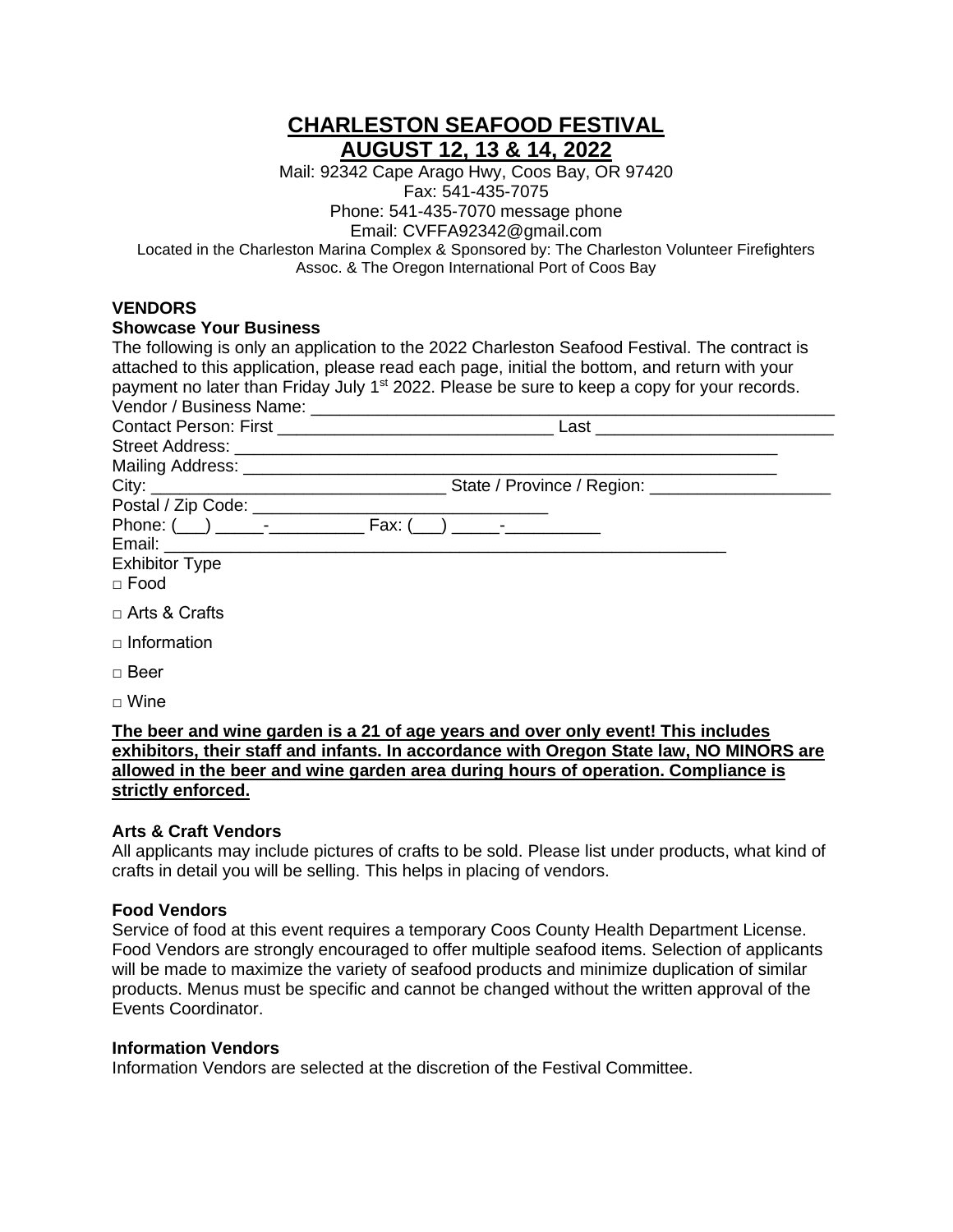#### **Micro Brew and Wine Vendors**

Vendor will pour their own beer and wine in accordance with OLCC and all other applicable regulations.

All Beer and Wine Vendors must complete a Special Event OLCC Application where applicable. All persons serving beer and wine must hold a current service permit or attend a training class that meets OLCC requirements prior to participation at the Charleston Seafood & Wine Festival. **OLCC requires proof of liquor liability insurance at a minimum of \$500,000. The total insurance coverage for wine vendors will be \$1,000,000.** Other OLCC Winery/Grower requirements must be followed to complete their application. All servers will offer a uniform four (4) ounce pour per glass or one (1) ounce pour per taste. Vendors are responsible for complying with all applicable laws and regulations. No private label Beer or wines are allowed to be sold or given away, nor are any type of wine glass holders (plastic, around-the-neck or plate) or corkscrews/pullers/bottle openers.

#### **Insurance**

Commercial General Liability Insurance If required, vendor "must" carry a Comprehensive Commercial General Liability insurance policy for at least \$1,000,000 combined single limits per occurrence and at least \$2,000,000 aggregate, for Bodily Injury, Property Damage, and Personal Injury. A certificate of insurance evidencing any policies required by this agreement and listing the above entities as additional named insured shall be delivered to the Seafood Beer & Wine Festival Committee with the signed Agreement prior to set-up. A 30-day notice of clause cancellation shall be included in said certificate. (For categories requiring insurance please call 541-435-7071 or email [charchief8201@gmail.com](mailto:charchief8201@gmail.com) for a determination) Categories may include but are not limited to Alcohol sales, food sales, sales of potentially dangerous items and activities that could be considered hazardous or dangerous.

#### **Products**

All Vendor selections are based upon the quality of offerings for Festival-goers, consistent with the Festival's Beer, Wine, Seafood and Coastal themes. Please describe your products as specifically as possible to assist in the selection process. Your description of the type of product served, sold, or given away must be complete and specific for your application consideration and to help prevent like items are not placed alongside! Even if you have been a Vendor in prior years, you must provide us with a description of your product(s). This description will be used for the Festival Information Insert. No vender will sell drugs or anything that could be determined to be drug related. This event is on Port property and is a drug free zone. Please attach a description of your item(s).

#### **What's Offered?**

• Electricity is available upon request. A fee schedule listed below.

•Request of specific Booth location Preference (No guarantee request for specific booth location will be granted).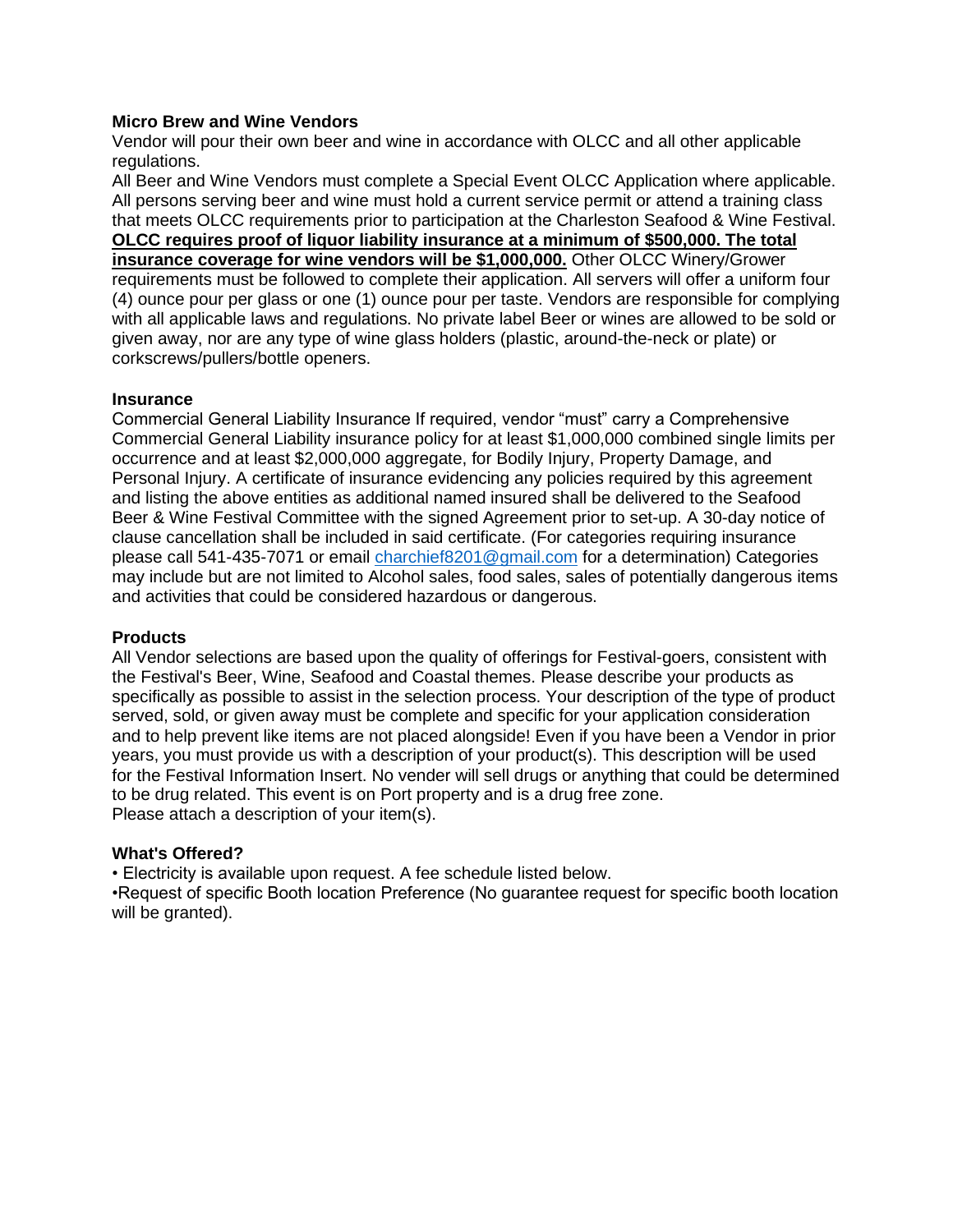# Booth Fees (only one vendor per booth) - **Inside Beer and Wine Garden: (Beer & wine vendors only)**

[ ] 10'x10' \$120 per space

# **- All other Vendors will be outside the Beer and Wine Garden:**

[ ] 12'x12' \$100 [ ] 12'x24' \$150 [ ] 12'x36' \$210 [ ] 12'x48' \$265 (Application must be received before July 1, 2022)

[] Electrical Service: There will be no discounts for electricity!

 $\lceil$  0ne (1) -15 amp service \$20  $\lceil$  each additional  $\otimes$  \$25

[ ] one (1) - 220 volt 50 amp service: \$50.00

[ ] one (1) - 50 amp service (RV) \$70.00

Booth locations are subject to availability. Booth fee payments can be mailed in via check or at the registration table upon arrival, Charleston Seafood Fest will be able to accept checks, cash and credit card payments.

If your application is not chosen, would you like us to add you to a waiting list? □ Yes

 $\Box$  No

Returning vendors! If a new vender tells us that you recommended them. You will be entitled to a 15% discount of your booth fee with a maximum of 30% for 2 or more new venders.

REFUNDS/Cancellations: To receive your full refund a cancellation request must be received by the Charleston Volunteer Firefighters' Association in writing before July 14, 2022. There will be a 50% charge for booth cancellation by a Vendor after July 14, 2022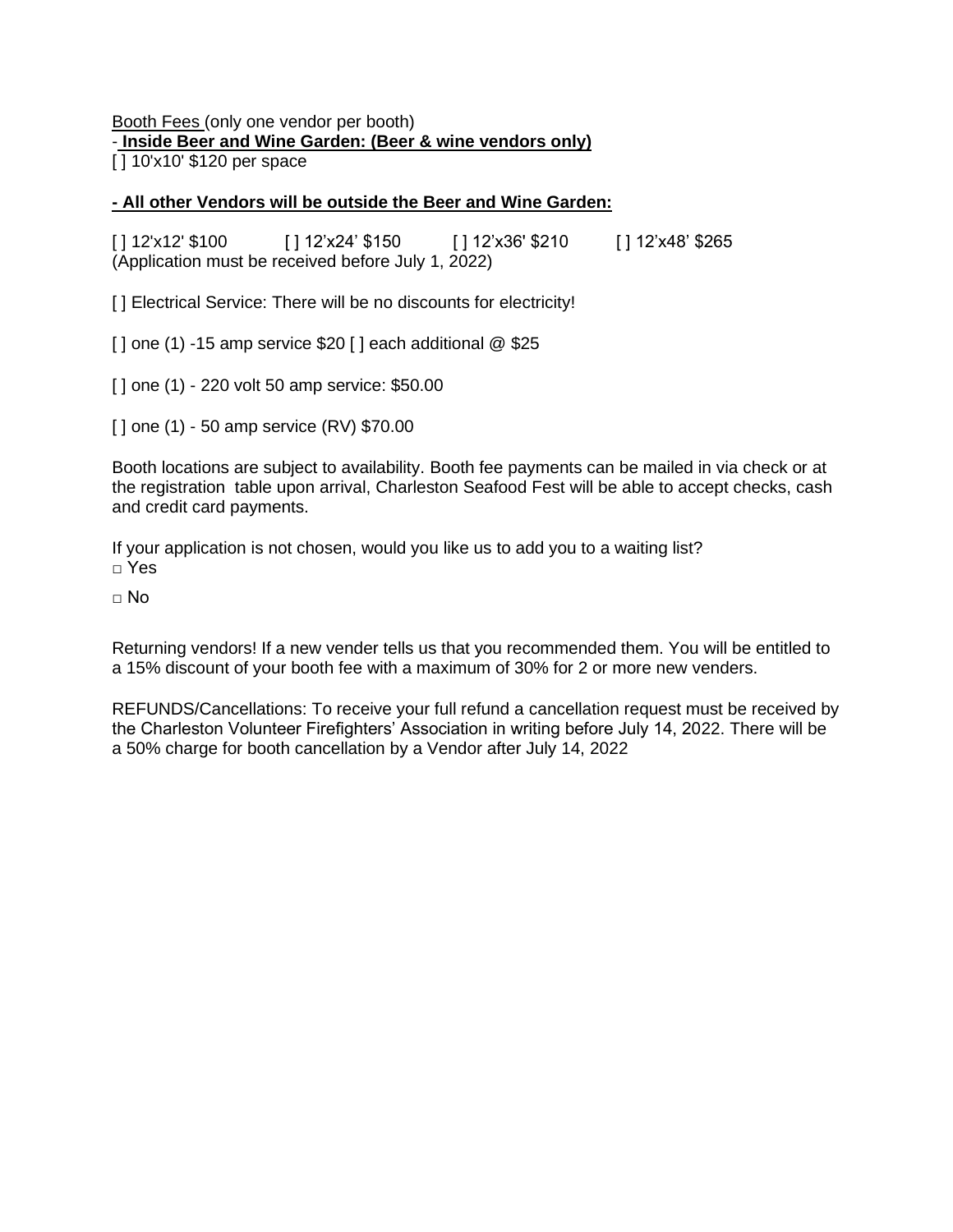# **2022 Charleston Seafood, Beer and Wine Festival August 12th , 13th, and 14th , 2022 Exhibitor / Vendor Contract**

| This is your contract and agreement with the Charleston Seafood Festival Committee.             |
|-------------------------------------------------------------------------------------------------|
| Please read and initial each of the following pages. Please return this contract along with all |
| necessary forms no later than July 1, 2022. Be sure to make a copy for your records.            |
| Exhibitor/ Vendor Name:                                                                         |
| Name of Contact Person: __________________                                                      |
| <b>Contact Number:</b>                                                                          |
| Email Address:                                                                                  |

#### **All Vendors**

All accepted applicants MUST provide Charleston Volunteer Firefighters' Association with evidence of Commercial General Liability Insurance if required based on product or service sold; vendor "must" carry a Comprehensive Commercial General Liability insurance policy for at least \$1,000,000 combined single limits per occurrence and at least \$2,000,000 aggregate, for Bodily Injury, Property Damage, and Personal Injury. A certificate of insurance evidencing any policies required by this agreement and listing the following entities as additional named insured shall be delivered to the Charleston Seafood, Festival Committee with the signed Agreement prior to July 1, 2022. Charleston Volunteer Firefighters' Association Insurance or Port of Coos Bay a 30-day notice of clause cancellation shall be included in said certificate. (For categories requiring insurance please call 541-435-7074 or email [charchief8201@gmail.com](mailto:charchief8201@gmail.com) for a determination). Categories may include but are not limited to Alcohol sales, food sales, sales of potentially dangerous items and activities that could be considered hazardous or dangerous. Please also be sure that your Certificate of Insurance shows your policy expiration date is beyond the dates of the festival. \*Wineries and Breweries don't forget; your certificate must also include an additional minimum of \$500,000 liquor liability.

#### **Food Vendors**

Service of food at this event requires a temporary Coos County Health Department License, and all food handlers have current food handlers' certificates. Menus must be specific and cannot be changed without the written approval of the Seafood Festival Committee.

#### **Beer & Wine Vendors**

Winery and Brewery must complete a Special Event Winery or Brewery OLCC Application. Wineries and Breweries must provide a copy of a Special Event Brewery Pub Application approved by the Coos County Sheriff's Office. Wineries and Breweries are allowed to serve until 8pm on Friday & Saturday, and 5pm on Sunday. All persons serving beer and wine must hold a current service permit or attend a training class that meets OLCC requirements prior to participation at the Charleston Seafood, Beer and Wine Festival. OLCC requires proof of liquor liability insurance at a minimum of \$500,000. The total insurance coverage for wine and beer vendors will be \$100,000. OLCC now requires a signed Control Plan from each wine and beer vendor. All servers will offer a uniform **four (4) ounce pour per glass or one (1) ounce pour per taste.** Vendors are responsible for complying with all applicable laws and regulations. No private label Beer or Wines are allowed to be sold or given away, nor are any type of wine glass holders (plastic, around –the-neck or plate) or corkscrews/pullers/bottle openers.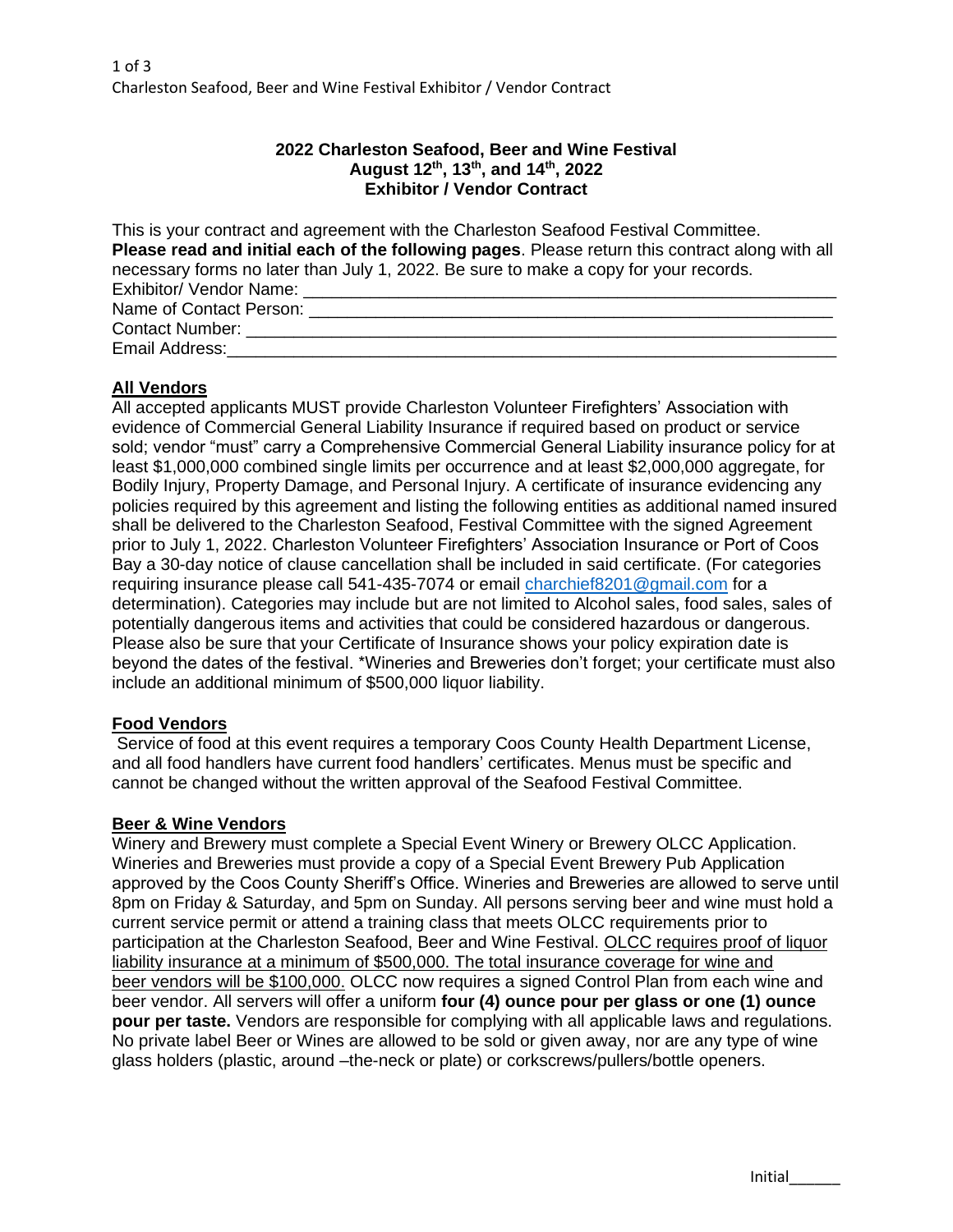**Please send a copy of your completed OLCC forms by 4:30 pm on July 21st to the Charleston Seafood, Beer and Wine Festival Committee at 92342 Cape Arago Hwy., Coos Bay, OR 97420. Or by email to:** charchief8201@gmail.com

# **Vendor Check-In**

Upon arrival all vendors must check-in prior to set-up. Set up will be Thursday August 11th 8am to 8pm. **All vendors will be required to be open Friday 12pm to 7pm Saturday 11 am to 7 pm and Sunday 11 am until 4 pm.** Vendors must make arrangements for overnight RV Parking in local RV Parks, not in the festival parking lots. The Oregon International Port of Coos Bay does not allow overnight RV parking except in the Charleston RV Park. Make your RV park reservations early to ensure a space during the festival.

# **Booth Restrictions**

Charleston Seafood, Beer and Wine Festival policy requires exhibitors, in their festival activities, to be nonpartisan and non-sectarian, not committed to the support or endorsement of any candidate for public office or political or moral cause. Soliciting other exhibitors is not allowed. **VENDORS MAY NOT CONSUME ALCOHOLIC BEVERAGES WHILE IN THEIR BOOTH ON DUTY OR PRIOR TO THEIR SHIFT AT THE FESTIVAL.** After a Vendor or Volunteers shift they may get their hand stamped to consume alcoholic beverages, their hand must be stamped prior to receiving any alcoholic beverage. Vendors are subject to all of the rules of the festival. Booth reservations are for the approved contract holder only. No other persons may share the booth without approval of the Charleston Seafood, Beer and Wine Festival Committee. Please be respectful of your neighboring vendors.

# **Vendor Parking and Vehicle Unloading**

**No overnight parking or camping on festival grounds. There will be no parking in the Charleston boat launch area***. No vehicles will be allowed on festival grounds during festival hours.* **Vendors may bring vehicles prior to open and after close.** 

# **Security**

Security will be provided on site from Thursday 9pm to7am Friday, Friday 9pm to 7am Saturday, Saturday 9pm to 7am Sunday. During non-festival hours, security will keep a general eye on the booths. Due to the number of exhibitors however, it is recommended that personal belongings and valuable items be removed from the site each day. The Charleston Volunteer Firefighters' Association is not responsible for any lost or stolen items, nor is it responsible for any items left on the festival site after 6pm on Sunday. The festival venue will be locked down two hours after closing each night.

# **Garbage and Waste Water Disposal**

Dumpsters will be located near the Restrooms and trash barrels will be placed throughout the festival grounds. There will be no dumping waste water down the storm drains on the lawns or around plants. All garbage, waste water, and recycle must be removed by the vendor and their staff, including empty beer and wine bottles.

# **Fire Safety**

**All food vendors need to provide a 2 A/10BC Fire Extinguisher in their booth space.**